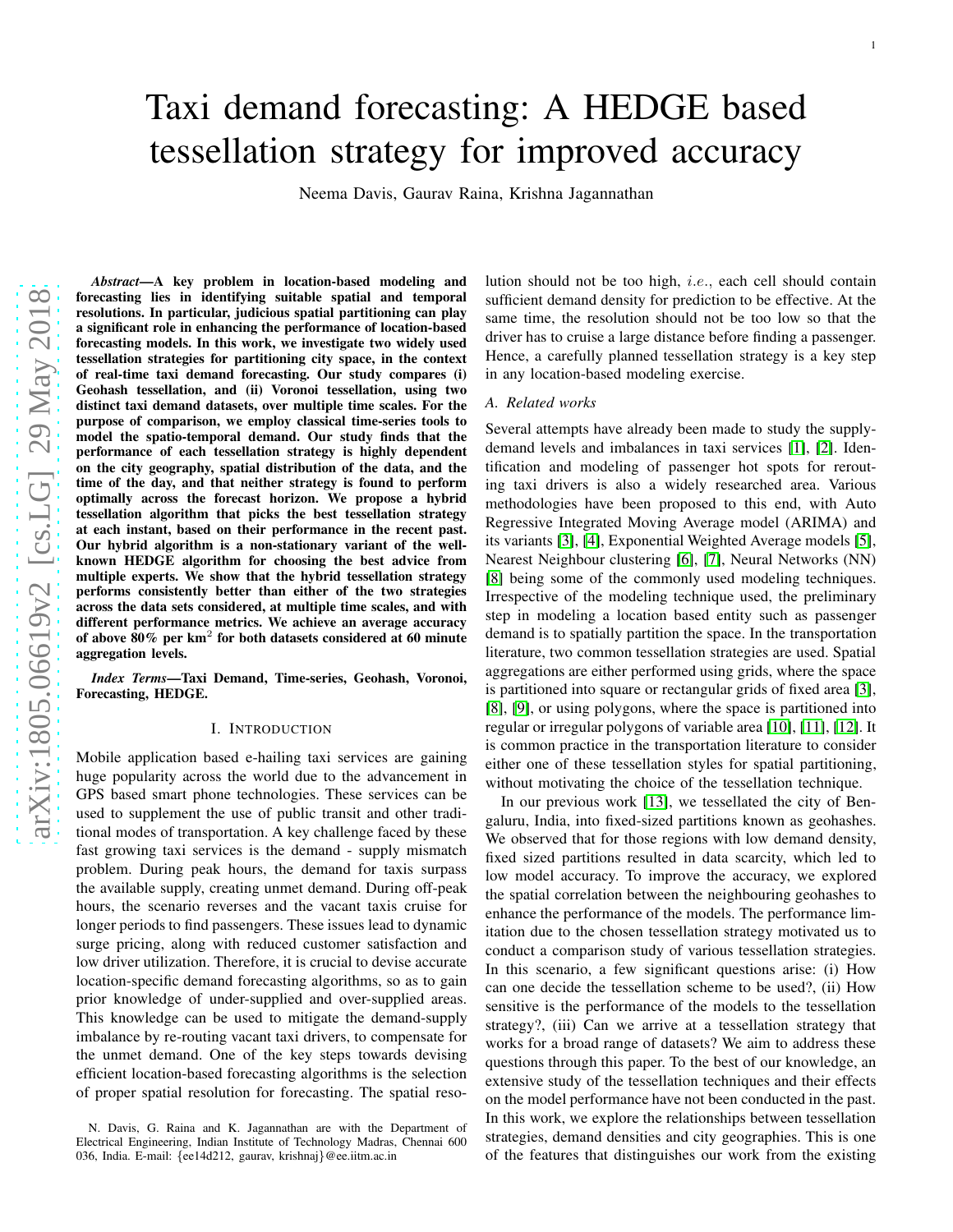literature.

For comparing fixed and variable sized tessellation styles, we choose Geohash tessellation, and Centroidal Voronoi tessellation with K-Means respectively. Intriguingly, each tessellation strategy has been shown to outperform the other [\[14\]](#page-10-13), [\[15\]](#page-10-14). In [\[14\]](#page-10-13), the authors claimed that Geohash technique works better at partitioning data than Voronoi technique for their data set, while in [\[15\]](#page-10-14), authors preferred Voronoi over Geohash for forecasting supply of drivers in the top localities. In this work, we favour a partition based clustering technique such as K-Means [\[16\]](#page-10-15) over other clustering techniques. The reader is referred to [\[17\]](#page-10-16) and [\[18\]](#page-10-17) for a comprehensive survey of various clustering algorithms. In the survey paper [\[18\]](#page-10-17), K-Means is listed as a potential clustering algorithm for large scale data, due to its low time complexity, and high computing efficiency. K-Means has a linear memory and time complexity, which is ideal for our very large data sets. It has also been shown that K-Means performs reasonably well in comparison with other clustering techniques; for example, DBSCAN [\[20\]](#page-10-18) and Hierarchical clustering [\[19\]](#page-10-19), among others. In addition, K-Means has been widely used in the literature to generate Centroidal Voronoi polygons [\[21\]](#page-10-20). Of the widely used modeling techniques, Exponential Smoothing and ARIMA models are known for their simplicity in implementation and high computational speed [\[22\]](#page-10-21). These techniques have also been observed to perform satisfactorily on comparison with other conventional methods such as Bayesian networks, SVR, and Artifical Neural Networks (ANN) [\[23\]](#page-11-0), [\[24\]](#page-11-1). Authors in [\[3\]](#page-10-2) proposed an improved ARIMA based prediction method to forecast the spatial-temporal variation of passengers in the hot spots with a prediction error of 5.8%. Using a time varying Poisson process and ARIMA model, the work in [\[4\]](#page-10-3) obtained an accuracy of 76% for passenger demand on taxi services. Clustering along with Exponential Weighted Moving Average models were used to predict passenger demand hot spots with a 79.6% hit ratio in [\[5\]](#page-10-4). The subway ridership demand was analysed in [\[25\]](#page-11-2) using a combined ARIMA-GARCH model with a maximum error of 7%. This promising performance of regression and smoothing based models in the context of passenger demand modeling, along with high computational speeds, make them ideal choices for our comparison study.

Thus, we aim to perform an extensive city wide spatiotemporal analysis and compare the two tessellation techniques for two independent datasets – an e-hailing mobile application based demand data set in Bengaluru, India and a street hailing based taxi demand data set in New York, USA. Next, in addition to comparing the two strategies, we also propose a hybrid tessellation strategy by combining the two tessellation strategies based on their past performances, that works for any data set. No similar effort has been made in the transportation literature to combine tessellation strategies, and this feature also sets our work apart from the existing works.

#### *B. Our contributions*

The demand data points are segregated into clusters using K-Means clustering algorithm. The obtained cluster centroids are used to partition the city into geohashes and Voronoi cells. In the past, road intersections [\[10\]](#page-10-9), [\[12\]](#page-10-11) and bus stops

2

[\[26\]](#page-11-3) are employed to act as tessellation centers. In contrast, we use K-Means cluster centroids to act as the tessellation centers. Different time-series modeling techniques are applied to the Geohash aggregated data and Voronoi aggregated data to compare the two techniques. The data is aggregated and analyzed at two different time-scales; at 15 minutes to facilitate response to real-time decisions and, at 60 minutes to observe the high-level patterns. While comparing the two tessellation strategies, we observe that performances of the strategies do not remain consistent. Performances of the strategies are found to vary with different data sets. They also showed time dependent variations within each data set. In order to deal with this apparent non-stationarity, we need a combining algorithm that can pick the best tessellation strategy at every time instant.

The method of using advises from multiple experts<sup>[1](#page-1-0)</sup> was first introduced in [\[27\]](#page-11-4), and later generalized in [\[28\]](#page-11-5) to arrive at the well-known HEDGE algorithm. Specifically, by adopting a multiplicative update of weight parameter, the authors of [\[28\]](#page-11-5) were able to produce algorithms performing almost as well as the best expert in the pool. The authors in [\[29\]](#page-11-6) extend the HEDGE algorithm to include non-stationary experts, by introducing a discounting factor. We modify the discounted variant of HEDGE to arrive at a hybrid tessellation strategy for enhanced taxi demand forecasts.

The key contributions and findings of this paper can be summarized as follows:

- 1) We conduct a comparative study of Voronoi and Geohash tessellation strategies for spatial demand partitioning.
- 2) We highlight the dependence of the tessellation strategy on time of the day, and on the properties of the data set.
- 3) We find that models based on Voronoi tessellation have a superior performance compared to models based on Geohash tessellation for demand scarce cells. On the other hand, Geohash tessellation performs better than Voronoi tessellation in demand dense cells.
- 4) We develop a hybrid tessellation strategy using a HEDGE based combining algorithm. We find that our hybrid strategy always performs at least as good as the best strategy out of the list of experts.
- 5) Specifically, our algorithm picks the best tessellation strategy for each instant in the forecasting horizon, across various temporal and spatial resolutions.

At a broader level, this work demonstrates the potential of improving location-based forecasts by efficiently partitioning large-scale temporal and spatial data for taxi hailing services. The rest of the paper is organized as follows: Section [II](#page-2-0) defines the problem, followed by a brief overview of the data, and the tessellation strategies in Section [III.](#page-2-1) The time-series modelling procedure is explained, along with preliminary results in Section [IV.](#page-4-0) The proposed model combining algorithm and the results are provided in Section [V,](#page-6-0) and we conclude our work in Section [VI.](#page-8-0)

<span id="page-1-0"></span><sup>&</sup>lt;sup>1</sup>In our case, the two "experts" refer to the two tessellation strategies.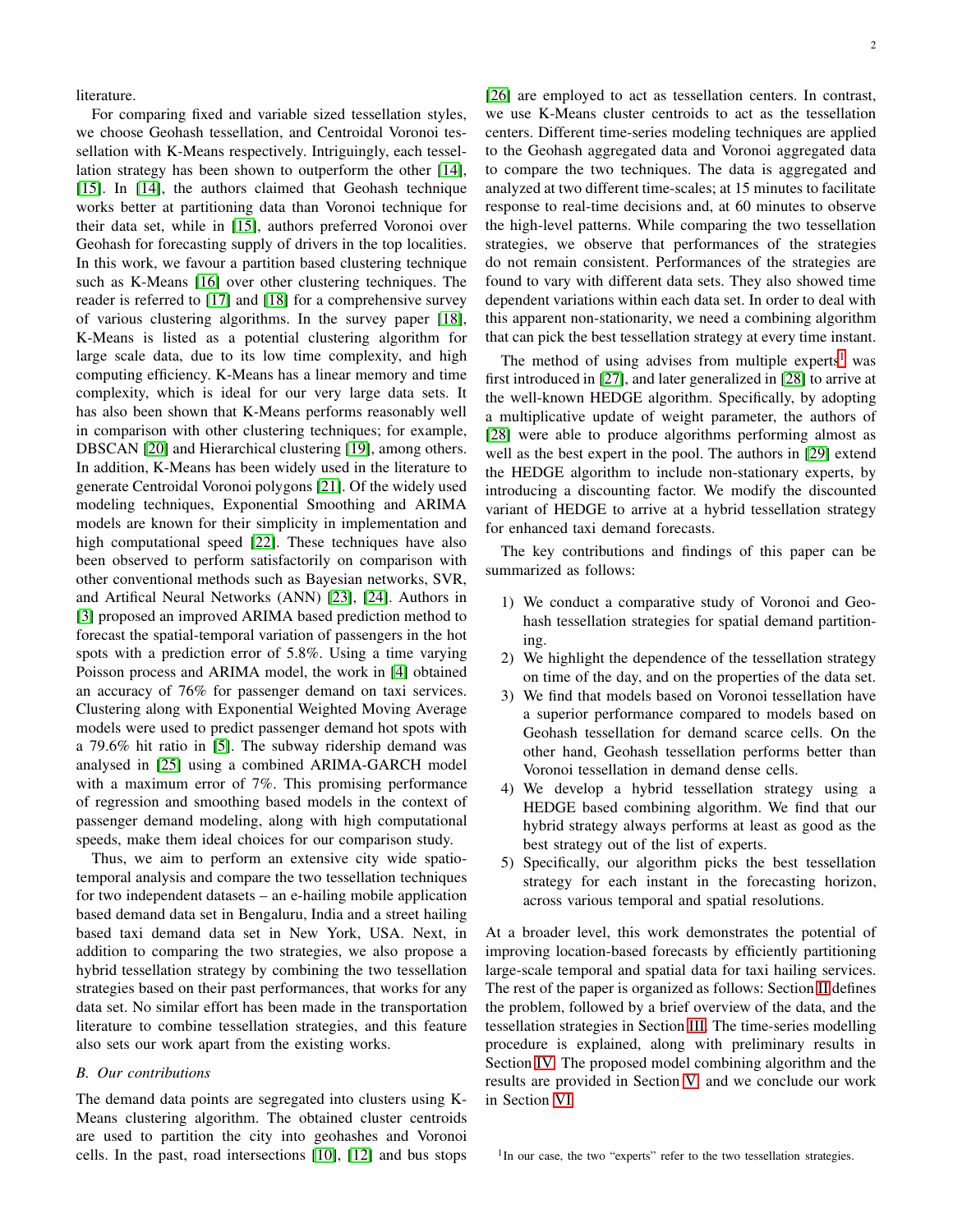## II. PROBLEM SETTING

<span id="page-2-0"></span>Let  $y_t$  be the number of taxi bookings (*i.e.*, demand) observed at time  $t$  in a particular region  $R$ . In order to model  $y$ , we can represent the bookings as a time-sequence, where the sequence contains points aggregated over the space  $R$  at time  $t_1, \ldots, t_n$ . The space R can be fixed-sized or variable-sized. In our case, we denote them as geohash and Voronoi cell respectively. Geohash partitioning of a city is trivial, as it does not incorporate neighbour information or data volume. On the other hand, to perform Voronoi partitioning, we need to run a clustering algorithm to cluster nearby points together. In order to limit vacant taxi cruising, we aim to route drivers to regions of area no more than  $1 \text{ km}^2$ . The parameters in the clustering algorithm are set accordingly. We define the density of a K-Means cluster centroid as the number of data points closer to that centroid than to any other centroid. We assume that a unique smallest distance K-Means centroid exists for each data point.

For an idle driver, we aim to provide him/her with the location of nearest suitable K-Means centroid. The demand aggregated from a Voronoi cell may vary in magnitufr from the demand aggregated from its corresponding geohash. Hence, for a standard comparison of the two techniques, we normalize the demand by the area of the partition to obtain demand per km<sup>2</sup>. The area normalized demand  $D_{norm}$  for  $P^{th}$  geohash/Voronoi partition is computed as follows:

$$
D_{norm} = \frac{\text{aggregate(d) over } sp \text{ period}}{\text{area}(P)},\tag{1}
$$

where  $d$  refers to the demand in P,  $sp$  is the sampling period of 15 minutes or 60 minutes. This  $D_{norm}$  is used to generate time-sequences for further analysis. The SMAPE and MASE [\[30\]](#page-11-7) are the error performance metrics that are considered in this work, and are defined in Section [IV.](#page-4-0) See Figure [1](#page-2-2) for a schematic representation of the work to be conducted. We are mainly interested in the Levels I and III of the flowchart, with nodes in Level II acting as tools for comparison. The data sets used for this study are mentioned below.

#### *A. Data set description*

The Bengaluru taxi demand data is acquired from a leading Indian e-hailing taxi service provider. The data contains GPS traces of taxi passengers booking a taxi by logging into the mobile app. The data is available for a period of two months,  $1^{st}$  of January 2016 to  $29^{th}$  of February 2016. The data set contains latitude-longitude coordinates of the logged in customer, along with his/her identification number, session duration and time stamp. The latitude and longitude coordinates of the city is 12.9716 N, 77.5946 E, with an area of approximately 740  $\text{km}^2$ .

The New York yellow taxi cab data set is publicly available at [\[31\]](#page-11-8). The data set contains GPS traces of governmentrun street hailing Yellow taxis. This data set differs from our mobile app based data set, both in terms of data volume and city structure. The geographical structure of Bengaluru city is radial, while that of New York city is linear. We considered the period of January-February 2016, for analysis. We extract

<span id="page-2-2"></span>

Fig. 1: Flow chart of the study.

the pick up locations and time stamps from the data to form the demand set. The latitude and longitude coordinates of New York city is 40.7128 N, 74.0059 W, with an area of approximately 780  $\text{km}^2$ .

## III. TESSELLATION STRATEGIES

<span id="page-2-1"></span>As motivated in Section [II,](#page-2-0) we perform spatial partitioning of the city using two tessellation strategies for the purpose of modeling and comparison. First, we generate clusters of demand points for each city. Later, the centroids of these clusters aid in the generation of tessellation cells.

#### *A. K-Means algorithm*

K-Means [\[16\]](#page-10-15) is a widely used unsupervised learning algorithm to classify a given data set through a certain number of clusters (assume  $k$  clusters) fixed apriori. This algorithm aims at minimizing the squared error function given as:

$$
J = \sum_{j=1}^{k} \sum_{i=1}^{n} ||y_{(i)}^{j} - c_{j}||^{2},
$$
\n(2)

where  $||y_{(i)}^j - c_j||^2$  is the Euclidean distance between a data point  $y^j_0$  $\begin{pmatrix} 1 \\ i \end{pmatrix}$  and its center  $c_j$ , n is the total number of data points. For ensuring that the average cluster area remains around 1 km<sup>2</sup>, the number of centers K is set to 740 and 780 for clustering Bengaluru and New York city respectively. For each data point, the algorithm calculates the distance from the data point to each cluster. If the data point is closest to its own cluster, leave it where it is, else, move it into the closest cluster. The algorithm stops when no data point is reassigned. By sorting these clusters in descending order of *density*, we can find locations that generate relatively higher demand (hot spots) compared to other locations.

## *B. Voronoi tessellation*

Voronoi tessellation is a spatial partitioning method that divides space according to the nearest neighbour-rule. Specifically, each point, called a seed or site, is associated with the region (i.e., Voronoi cell) that is closer to it than to all other points in the space. A Voronoi tessellation is called centroidal when the generating site of each Voronoi cell is also its mean (center of mass). In our work, these sites are obtained from the K-Means algorithm. Based on the closeness of sites, this tessellation strategy produces polygon partitions of varying areas. For eg., the 740 demand centers result in 740 variablesized quadrilateral partitions for Bengaluru city. We remark that the overall time complexity of Voronoi and K-Means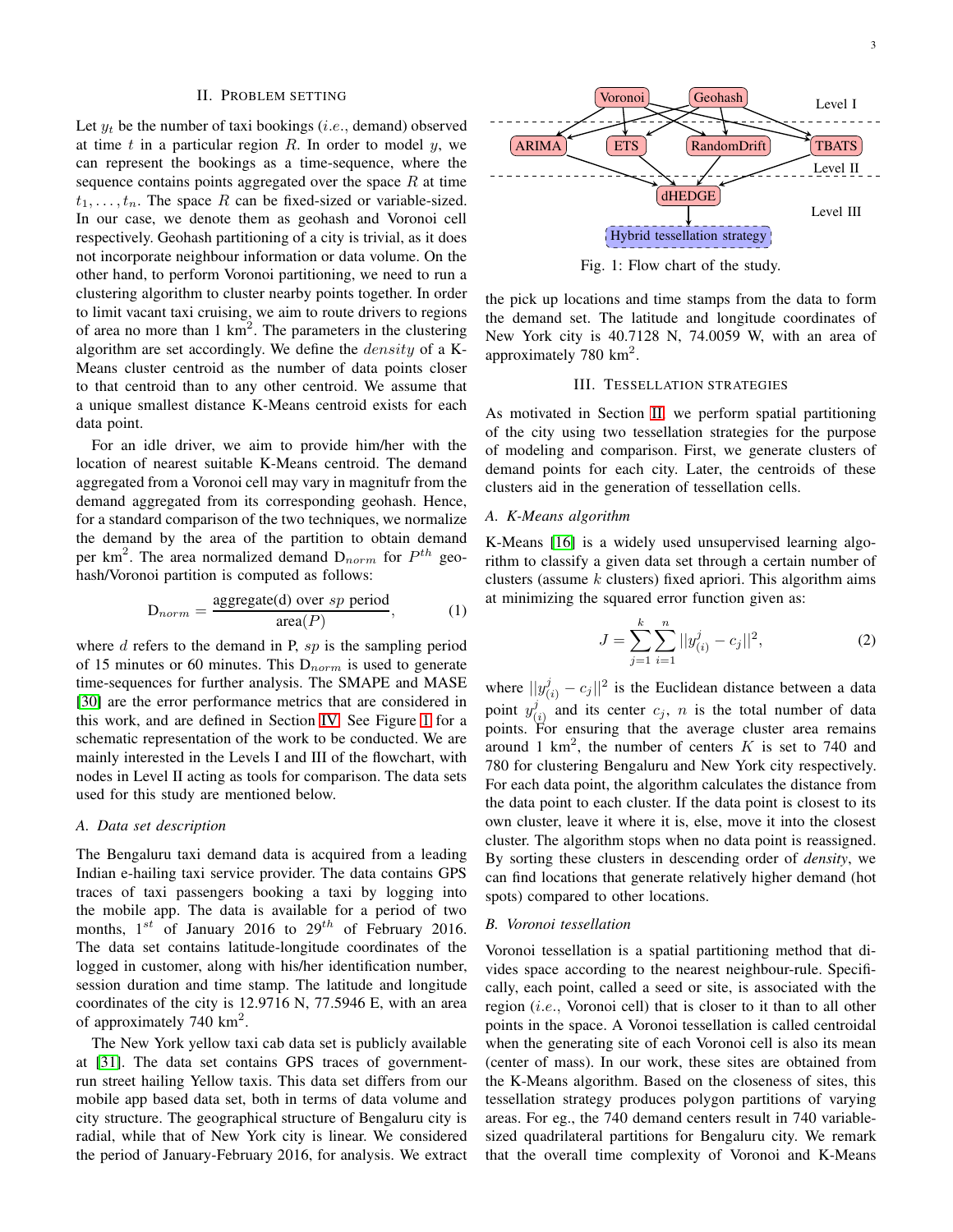<span id="page-3-0"></span>

Fig. 2: Heatmaps obtained after partitioning Bengaluru city into Voronoi cells and 6-level geohashes.

<span id="page-3-1"></span>

algorithm is *O(nlogn)*. Refer Figures [2a](#page-3-0) and [3a](#page-3-1) for heat maps generated from voronoi tessellations of Bengaluru and New York city. The partitioned cells are color-coded according to their sample size, for ease of representation on the color scale.

### *C. Geohash tessellation*

Geohash is a technique that hashes the latitude and longitude coordinates into a character string. It is an extension of grid based method, with a simple naming convention. Note that with Geohash (first G capitalized), we refer to the *technique* of encoding a coordinate pair into a single string, while geohash (all small letters) refers to the string itself. Geohash can be visualized as a division of Earth into 32 planes, each of which can be divided again into 32 planes, and so on. We refer to these divisions as Geohash levels by defining level x as the division that results in geohashes of length x. A 6-level geohash spans a grid of area 1.2 km  $\times$  0.6 km, covering approximately 1 km<sup>2</sup>, where a 5-level geohash spans an area of 4.9 km  $\times$  4.9 km, covering approximately 25 km<sup>2</sup>. We choose 6-level grids over 5-level as it is more sensible to route drivers to a smaller area. In terms of time complexity, this algorithm is *O(1)*. Refer Figures [2b](#page-3-0) and [3b](#page-3-1) for heat maps obtained from geohash tessellations of Bengaluru and New York city.

#### *D. Observations*

#### *1) Bengaluru data set*

On referring Figure [2](#page-3-0) for the heat maps generating by the two tessellation techniques, we make the following inferences. Geohash is a region-oriented city map partition approach and therefore, results in some cells that are highly dense and in some cells that are highly sparse. On the other hand, Voronoi cells are more uniformly distributed in terms of density. Similar inferences can be made from the histogram plots (refer Figures [4a](#page-4-1) and [4b\)](#page-4-1). The cell sample sizes follow a normal distribution for Voronoi cells in Figure [4b.](#page-4-1) The tessellation technique tries to uniformly distribute samples among the partitions. This, in fact, increases the chance of finding a passenger in a cell as there are less "demand scarce" cells. On the other hand, this process of uniformly distributing samples increases the partition size to above  $1 \text{ km}^2$  for some Voronoi cells, as seen in Figure [4a.](#page-4-1) As a result, the driver might have to traverse a larger distance to find a passenger. The size of the smallest Voronoi partition observed is 0.10  $km^2$  and 85% of the partitions are below 2  $km^2$ . The area of a geohash cell remains constant at  $0.72 \text{ km}^2$ . So when the driver is re-routed to a cell, if sufficient demand density exists in the cell, a vacant taxi driver has to spend less time searching in a geohash when compared to its corresponding Voronoi cell. At times, this advantage comes at the expense of masking the actual demand hot spots. In some locations, typically near the city center, there can be more than one hot spot in one  $km<sup>2</sup>$  area. Due to the inflexible structure of a geohash, these multiple hot spots are considered as a single hot spot. Note that if the service providers are more inclined towards re-allocating drivers to fixed sized locations, multiple hot spots in a geohash might not be an issue. With Voronoi cells, we have the added flexibility of sub-setting a geohash, into further cells. So from a hot spot identification view point, Voronoi tessellation seems to be a better strategy than Geohash tessellation for the Bengaluru data set.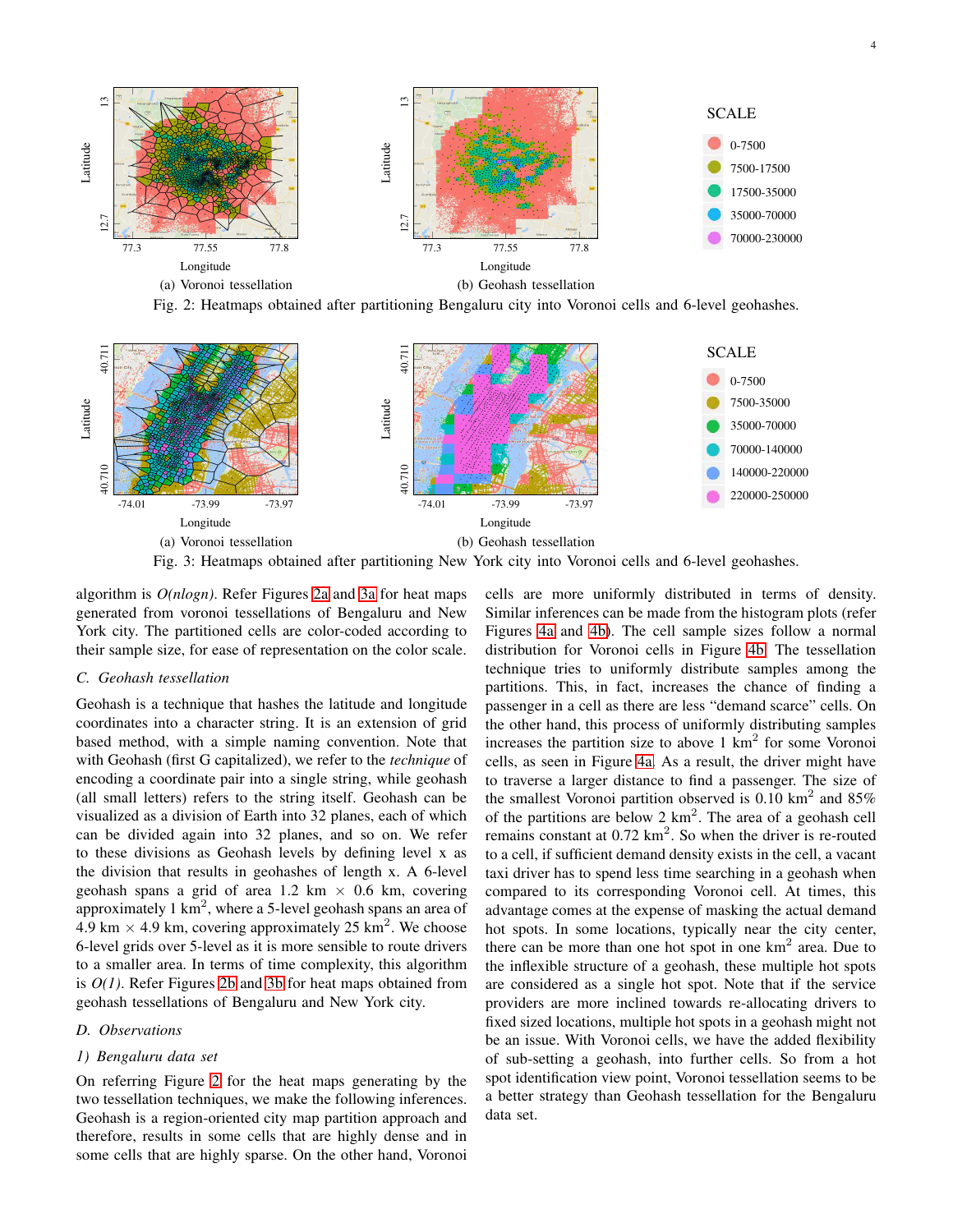<span id="page-4-1"></span>

Fig. 4: Histogram to show the distribution of area per partition and samples per partition for the two tessellation techniques.

## *2) New York data set*

Figure [3](#page-3-1) is a zoomed-in heat map of borough of Manhattan. We note that 92.5% of the total generated demand originated from Manhattan over the period of study. Thus, the spatial data distribution is highly non-linear, which results in very closely packed Voronoi cells in the Manhattan borough. In fact, the smallest partition is of the size 0.08 km<sup>2</sup> and 75% of the partitions are below 0.10  $km^2$ , as observed in Figure [4c.](#page-4-1) Routing drivers to such a small area is infeasible and economically not viable for any service provider. The Geohash strategy, on the other hand, is not a density-dependent technique and hence, assigns geohashes uniformly. From Figure [3a,](#page-3-1) we observe that there are inter-island tessellations, even though all the centroids are in mainland. This does not make sense from a driver re-routing view point. This problem does not arise in Figure [3b](#page-3-1) and the 6-level geohashes are confined to either sides of the river. Here, Voronoi tessellation fails as a spatial tessellation strategy because of the non-uniform spatial data distribution, and the city geography, which is spread over multiple islands. If Voronoi tessellation is to perform better, extensive parameter tuning of the K-Means algorithm has to be conducted. The Voronoi tessellation has to be performed on each borough to avoid inter-island tessellations, which adds to further complexity. For this data set, the sheer simplicity of the Geohash tessellation makes it the winning strategy.

The inferences and comparisons made above are based on the spatial aggregation of the data. In the next section, we perform comparisons based on the temporal aggregated data. The spatially aggregated data for each Voronoi and Geohash partition is temporally aggregated and modeled using timeseries techniques.

## IV. TIME-SERIES MODELING

<span id="page-4-0"></span>Before modeling the data, we remove duplicate user IDs, if they appear multiple times in a 30 minute interval per partition. We assume that it is highly unlikely for a passenger to book multiple taxis within that time, from the same cell. A Box-Cox transformation is applied to stabilize the variance of the raw data, thus making the data amenable for linear processing [\[32\]](#page-11-9). Each K-Means demand centroid has two time-series associated with it; one using the demand aggregated at the Voronoi cell level, and the other with the demand aggregated at the geohash level. When these sequences are plotted, we observe that the series shows significant trend and seasonal patterns. On performing a spectral analysis, we find strong daily and

weekly seasonality. A computationally efficient approach to real time forecasting is to use linear time series models. Hence, the data is trained using single and double-seasonal linear parametric time-series models. The city comprises of various activity zones such as residential, entertainment, office, school zones, etc. The demand patterns for each of these zones differ and hence, a single time-series model may not be a satisfactory fit for all the time-sequences. We perform the time-series modelling exercise for each tessellation strategy separately, at two time scales: 15 minutes and 60 minutes.

## <span id="page-4-2"></span>*A. Shortlisted models*

Holt-Winters, Auto-Regressive and Seasonal Auto-regressive Integrated Moving Average (ARIMA and SARIMA) models, Seasonal and Trend Decomposition using LOESS (STL) combined with non-seasonal exponential smoothing [\[32,](#page-11-9) Chapters 6-8] are some of the widely used single-seasonal exponential smoothing models. Double Seasonal Holt-Winters (DSHW) [\[32\]](#page-11-9) and Trigonometric BATS (TBATS) [\[33\]](#page-11-10) are some common double-seasonal models. In order to make sure that these models work better than näive alternatives, we compare the aforementioned models against a simple averaging model, näive and seasonal näive model, and random drift model. It was observed that in a few cells, the simple alternatives indeed performed better than the parametric time-series models. We consider a simple seasonal averaging model as the baseline model for our analysis. If a model performs better than the baseline model, it is kept; else it is discarded. Below, we briefly explain the models with which almost all the activity zones are well-modeled for our data.

1) Baseline model: In order to forecast for a particular time step, the mean of all the previous season samples corresponding to that time step is computed. If weekly forecast is considered, forecast for Sunday 12 noon is the average of all Sunday 12 noon demand in the past.

$$
y_{t+1} = \frac{1}{N} \sum_{i=1}^{N} y_{t+1-im},
$$
 (3)

where  $y_t$  is the demand at time t, N is the number of seasons and m is the seasonality period.

2) TBATS: TBATS model is a state space model introduced in [\[33\]](#page-11-10) for forecasting time-series with multiple seasonal periods, high frequency seasonal periods, non integer seasonality, and calender effects. TBATS is an acronym for Trigonometric (T), Box-Cox transform (B),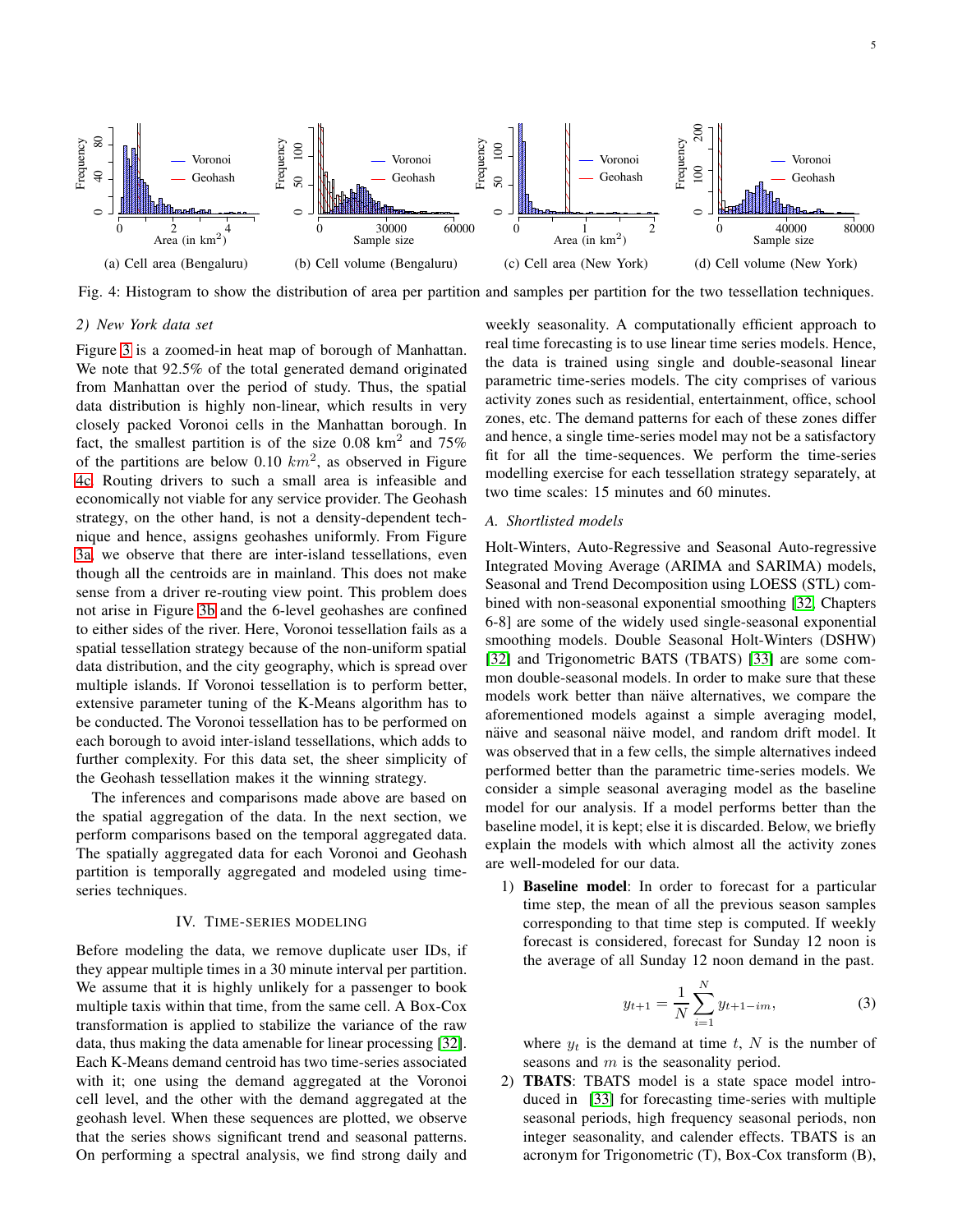<span id="page-5-0"></span>

Fig. 5: Plots obtained by performing residual diagnostics for model evaluation.

ARMA errors  $d_t$  (A), Trend  $b_t$  (T) and Seasonal components  $s_t^{(i)}$  (S). The seasonal components are represented using trigonometric fourier series. The equations for a h-step ahead additive trend, multiplicative seasonality TBATS model prediction are as follows:

Forecast

\n
$$
\hat{y}_{t+h|t} = (l_t + hb_t) \prod_i s_{t-m_i+h}^{(i)},
$$
\nLevel

\n
$$
l_t = \alpha \left( \frac{y_t}{\prod_i s_{t-m_i+h}^{(i)}} \right) + (1 - \alpha)(l_{t-1} + b_{t-1}),
$$
\nTrend

\n
$$
b_t = \beta (l_t - l_{t-1}) + (1 - \beta)(b_{t-1}),
$$
\nSeasonal component

\n
$$
s_t^{(i)} = \sum_{i=1}^T s_{j,t}^i,
$$
\nwhere,

\n
$$
s_{j,t}^{(i)} = s_{j,t-1}^i \cos \lambda_j^i + s_{j,t-1}^{*i} \sin \lambda_j^i + \gamma^i,
$$
\n
$$
\lambda_j^i = \frac{2\pi j}{m_i}.
$$
\n(4)

where  $\alpha$ ,  $\beta$ , and  $\gamma$  are the smoothing parameters, and  $m_i, i \in \{1, \ldots, T\}$  are the seasonal periods.

3) Seasonal and Trend decomposition using Loess (STL): STL is a time-series decomposition technique where the data is decomposed into seasonal and nonseasonal components. The non seasonal component is modeled using techniques such as ARIMA, exponential smoothing models (ETS), random drift etc. The seasonal component, after a Seasonal Näive forecast for the seasons, is added to the non-seasonal component to form the final model.

$$
y_t = S_t + NS_t,\t\t(5a)
$$

$$
NS_t = T_t + R_t, \tag{5b}
$$

$$
S_{T+h} = S_{T+h-km};
$$
  $k = \lfloor (h-1)/m \rfloor + 1.$  (5c)

Here,  $T_t$  denotes the trend,  $R_t$  is the irregular component,  $|u|$  is the integer part of variable u, h is the prediction horizon, and  $m$  is the seasonal period.

#### *B. Model validation*

The suitability of the models for the data can be analyzed as follows:

• Plotting the histogram of the residuals: The histogram should follow a Gaussian distribution with residual mean as the mean of the distribution.

- Plotting the Auto Correlation Function (ACF) of the residuals: The residuals should lie within the significant band of the ACF plot, i.e, within  $\pm 2/\sqrt{N}$  band, where  $N$  is the sample size.
- Resemblance with white noise: The residuals should appear to be uncorrelated and should pass a statistical test for correlation; for eg., the Box-Ljung test. The Box-Ljung statistic is a function of the accumulated sample auto correlations up to any specified time lag.

We refer the reader to [\[32,](#page-11-9) Chapter 2, Section 2.6] for an elaborate explanation of the afore-mentioned residual diagnostic tools. Results of residual diagnostics performed on the Voronoi time-series generated from an entertainment zone in Bengaluru are plotted in Figure [5.](#page-5-0) Here, STL decomposition with  $ARIMA(2,1,2)$  performed satisfactorily and the residuals from the fit appear to be uncorrelated.

The performance of the model can further be evaluated by employing performance metrics such as SMAPE and MASE. The SMAPE is a symmetrized version of the Mean Absolute Percent Error, which is defined if, at all future time points, the point forecasts and actuals are both not zero. For a forecast horizon N considered, SMAPE is defined as follows:

$$
\text{SMAPE} = \frac{100}{N} \sum_{t=1}^{N} \frac{|\hat{y}_t - y_t|}{\hat{y}_t + y_t},
$$
\n(6)

where  $y_t$  is the actual demand and  $\hat{y_t}$  is the forecast at time t. Even though this metric is widely used in industry, SMAPE is a scale-dependent error, and not well-suited for intermittent demand. Hence, we also evaluate our models against Mean Absolute Scaled Error (MASE). For a time-series of forecast horizon N and seasonal period  $m$ , MASE is defined as:

$$
\text{MASE} = \frac{1}{N} \sum_{t=1}^{N} \left( \frac{|y_t - \hat{y_t}|}{\frac{1}{N-m} \sum_{t=m+1}^{N} |y_t - y_{t-m}|} \right). \tag{7}
$$

For a non-seasonal time-series,  $m = 1$ . The denominator of the equation is the mean absolute error of the one-step seasonal näive forecast method on the training set. This error metric compares the models with the standard random drift model, and ensures that the models perform better than a näive technique. MASE can be used to compare forecasts across data sets with different scales, as the metric is independent of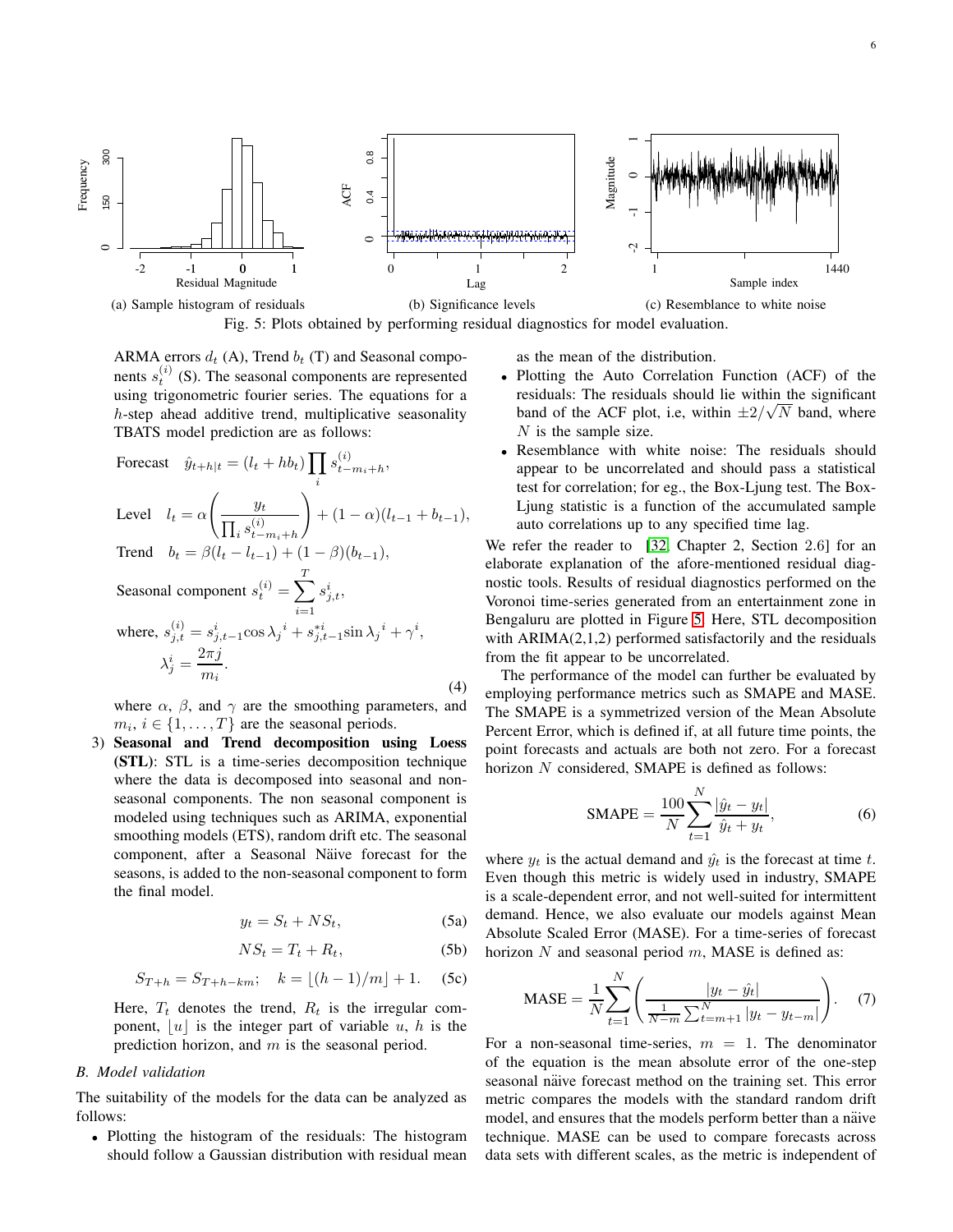<span id="page-6-1"></span>

| <b>Strategy</b> | <b>Bengaluru</b>      | <b>New York</b>       | Data set  | Error         | $60 \text{ min}$ . |      | 15 min. |      |
|-----------------|-----------------------|-----------------------|-----------|---------------|--------------------|------|---------|------|
| Geohash         | $STL(ETS, a.e.d.t)$ , | $STL(ETS, a.e.d.t)$ , |           | <b>Metric</b> | Vor                | Geo  | Vor     | Geo  |
|                 | STL(ARIMA, BoxCox)    | STL(randomdrift)      | Bengaluru | SMAPE $(\% )$ | 17.6               | 21.7 | 37      | 40.4 |
| Voronoi         | $STL(ETS, a.e.d.t)$ , | STL(ETS,a.e,d.t),     |           | <b>MASE</b>   | 0.75               | 0.73 | 0.52    | 0.53 |
|                 | TBATS(ARMA error,     | STL(ARIMA, BoxCox),   | New York  | SMAPE $(\% )$ | 15.2               | .5.6 | 33.6    | 31.2 |
|                 | BoxCox, trend)        | STL(naive)            |           | <b>MASE</b>   | 0.60               | 0.59 | 0.62    | 0.47 |

TABLE I: Best performing models for the datasets, where  $a.e = additive$  errors, and  $d.t = damped$  trend.

data scale. Smaller the value of the metric, the better is the model. The selected models passed the residual diagnostics and performed satisfactorily with SMAPE and MASE. In Table [I,](#page-6-1) we list the shortlisted models with which Bengaluru and New York are well-modelled at 60 min. aggregation levels. The errors encountered by the individual models are not listed because the modeling technique that works for one scenario might not provide good performance with another scenario.



<span id="page-6-2"></span>

Fig. 6: The variation of SMAPE with the partition size at 60 minute aggregation level.

### *C. Preliminary results*

After tessellating the city space into geohashes and Voronoi cells, we ran the time-series models mentioned in the previous section on the spatially and temporally aggregated areanormalized demand. In general, We observe strong heterogeneity in city demand across both spatial and temporal dimensions. It was observed that for cells with low density, Voronoi tessellation performs better than Geohash tessellation (Figure [6\)](#page-6-2). The optimal density based partition in Voronoi cells appears to be the reason for this behavior. For high density cells, Geohash based models perform at least as good as Voronoi based models. The comparable performance along with the low computational complexity makes Geohash tessellation the preferred choice for data dense locations. The numerical results are summarized below:

- 1) Using the models mentioned in Section [IV-A,](#page-4-2) we achieve an average accuracy of about 80% per  $km^2$  for both data sets, at 60 min. aggregation levels.
- 2) On referring Table [II](#page-6-1) for the performance evaluation of Geohash and Voronoi tessellation based models on the 740 Bengaluru city and 780 New York city demand centers, we notice the absence of an universal winner.
- 3) On average, Voronoi tessellation appears to outperform Geohash tessellation for Bengaluru city. On the other hand, Geohash tessellation emerges as the superior tech-

TABLE II: Preliminary results for the Bengaluru and New York data sets.

nique for most of the tested use cases for the New York city.

Further, the Empirical Cumulative Distribution Function (ECDF) of the average errors obtained from the models based on all the Voronoi and Geohash partitions are plotted in Figure [7.](#page-7-0) We can see a dominance of Voronoi technique over Geohash technique at 15 and 60 minute aggregation levels in Figures [7a](#page-7-0) and [7b](#page-7-0) for Bengaluru city. The errors from Voronoi based models reach the upper bound faster than errors from Geohash based models. On the other hand, for New York city, Figures [7c](#page-7-0) and [7d](#page-7-0) show a dominance of Geohash technique over Voronoi technique. In addition, we conduct the Kolmogorov-Smirnov test (K-S test) [\[34\]](#page-11-11) to check if the ECDFs differ significantly. The results obtained provide sufficient evidence that Voronoi technique is statistically better than Geohash technique for Bengaluru city and vice versa for New York city, consistent with the inferences from Figure [7.](#page-7-0) Hence, we find that Geohash tessellation performs better than Voronoi for the Bengaluru city, while Voronoi tessellation has a superior performance over Geohash for New York city. Further, we proceed to plot the instantaneous errors obtained from the models based on the two tessellation techniques in Figure [8a](#page-7-1) for Bengaluru at 15 minute aggregation. Each point on the graph corresponds to the mean of errors obtained from all geohash/Voronoi cells at that time instant. We can see that early mornings and late nights, Geohash based models work better compared to Voronoi based models. For the rest of the day, *i.e.,* the daylight hours, Voronoi based models tend to produce better forecasts compared to Geohash based models. It is surprising to note that even within a single city, a unique tessellation technique does not have superior performance over the other at all time steps. This non-stationary behavior of the models prompts us to combine the models for better locationbased forecasts. To that end, we propose a modified version of discounted HEDGE algorithm [\[29\]](#page-11-6) in the next section.

#### <span id="page-6-0"></span>V. MODIFIED HEDGE FOR COMBINING MODELS

Consider a learning framework, where model provides recommendations. Each model is referred to as an *expert*. Assuming that the predictor has complete knowledge about all the past decisions and performances of experts, the goal is to perform as good as the best expert in the pool. This exercise belongs to the class of ensemble learning where we use multiple learning algorithms to obtain better predictive performance than could be obtained from any of the constituent learning algorithms alone. Here, whenever Geohash tessellation performs better than Voronoi tessellation at a time step  $t$ , the ideal decision is to choose Geohash technique as the tessellation strategy for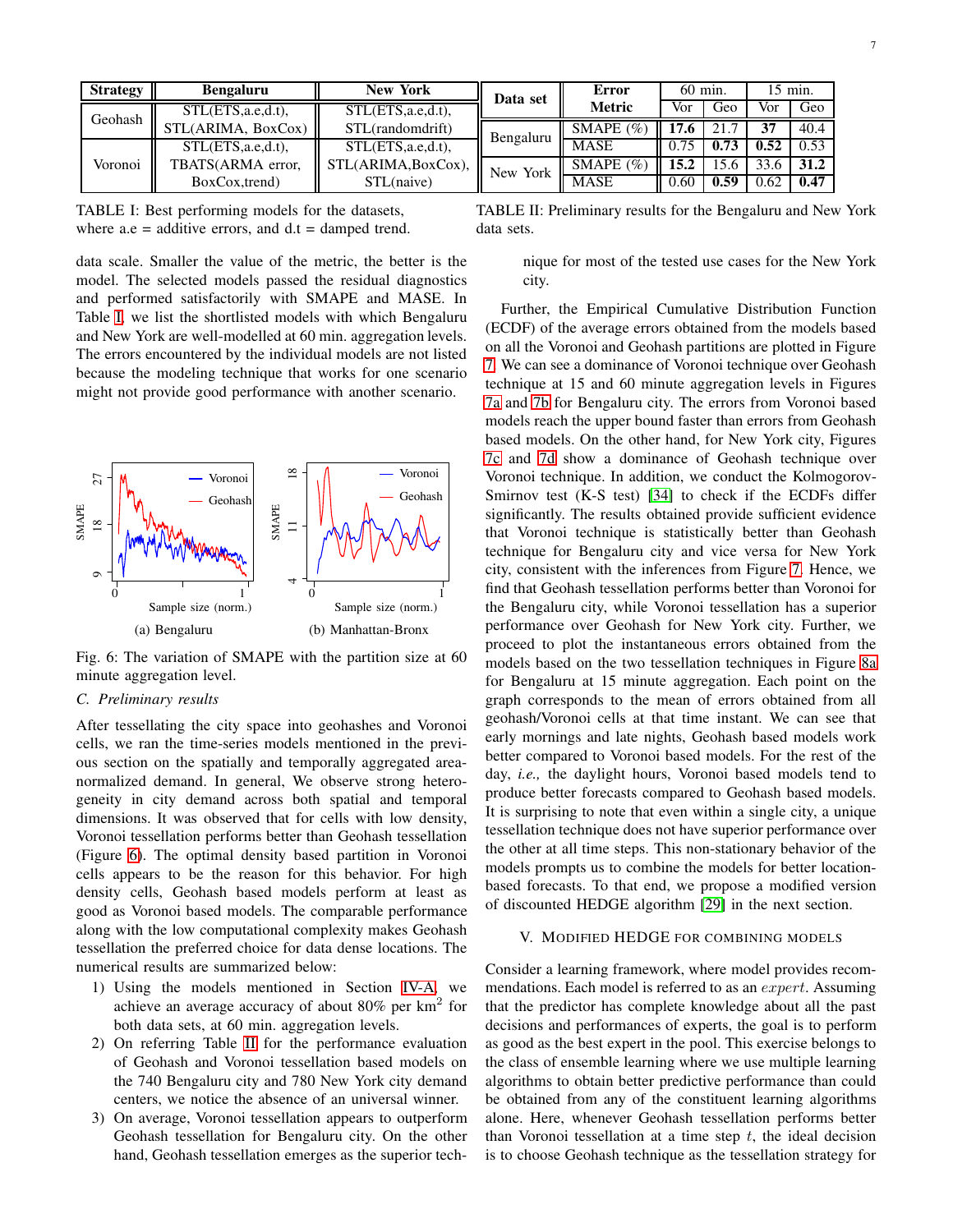<span id="page-7-0"></span>

<span id="page-7-1"></span>

Fig. 8: The performances of models based on tessellation techniques without HEDGE, after original HEDGE, and after HEDGE with discounting.

that  $t$ . For all demand centers, the forecasts at that instant should then be made from their geohash cells.

On observing the performances of both strategies at 15 and 60 minute aggregation levels, we see that a single tessellation technique is unable to yield optimal results for the entire forecast horizon. The best strategy varies with time. A sensible approach towards solving this issue is to combine the two experts. As an initial step towards that goal, we apply the classic HEDGE algorithm as proposed in [\[28\]](#page-11-5) to combine the models (Figure [8b\)](#page-7-1). We see that the decision maker is able to follow the best expert, model based on Voronoi in this case, till a cross over occurs. The algorithm is unable to adapt to the shifting nature of the experts. In order to adapt to such a non stationary environment, dHEDGE [\[29\]](#page-11-6) was proposed, where the authors modify the conventional HEDGE to include an exponential discounting factor. By exponentially filtering the past performances of the experts, dHEDGE takes into account the non-stationarity of the process. By normalizing the weights of each expert at every instant, dHEDGE provides a set of coefficients for experts. This can then be used to generate a convex combination of expert opinion. Our problem do not require normalized weights. Since there are only two experts, at every instant we can pick the expert which has maximum weight, *i.e*, the expert with the minimum loss. Hence, we modify the dHEDGE algorithm to pick an expert if it has a higher weight than the other expert. The original algorithm has a generic loss function  $L(x, y) \in [0, 1]$ . For illustrative purposes, they have used a discrete loss function  $L(x, y) = [[x \neq y]]$ , where [[·]] is the indicator function, x is the observed symbol and  $y$  is the predicted symbol. For their cellular LTE network application, that loss function outputs a 0 for all the experts who predicted the symbol correctly at that instant, and output a 1 for all other experts. On the other hand, we build our loss functions based on the errors observed for each strategy. Our modified dHEDGE algorithm is given in Algorithm [1.](#page-7-2)

Algorithm 1: Modified dHEDGE for choosing the best expert

- 1 **Parameters:** Learning para.  $\beta \in [0, 1]$ , Discounting factor  $\gamma \in [0, 1]$
- 2 Initialization: Set  $w_k[1] = W > 0$  for  $k \in 1, 2$  s.t  $\sum_{i=1}^{2} w_i[1] = 1$
- 3 for  $t = 1, 2, ...$  do
- 4 Choose expert with index =  $argmax(w_i[t])$ i
- $\mathsf{s}$  | Error  $e_v = \text{MEAN}$ (forecast errors from models based on Voronoi at  $t$ )
- 6 Error  $e_g$  = MEAN(forecast errors from models based on Geohash at  $t$ )

7 Loss L at t, 
$$
l_1[t] = \frac{e_v}{e_v + e_g}
$$
,  $l_2[t] = \frac{e_g}{e_v + e_g}$ 

**8** | Update weights as 
$$
w_i[t+1] = w_i[t]^\gamma \cdot \beta^{l_i[t]}
$$

<span id="page-7-2"></span>9 end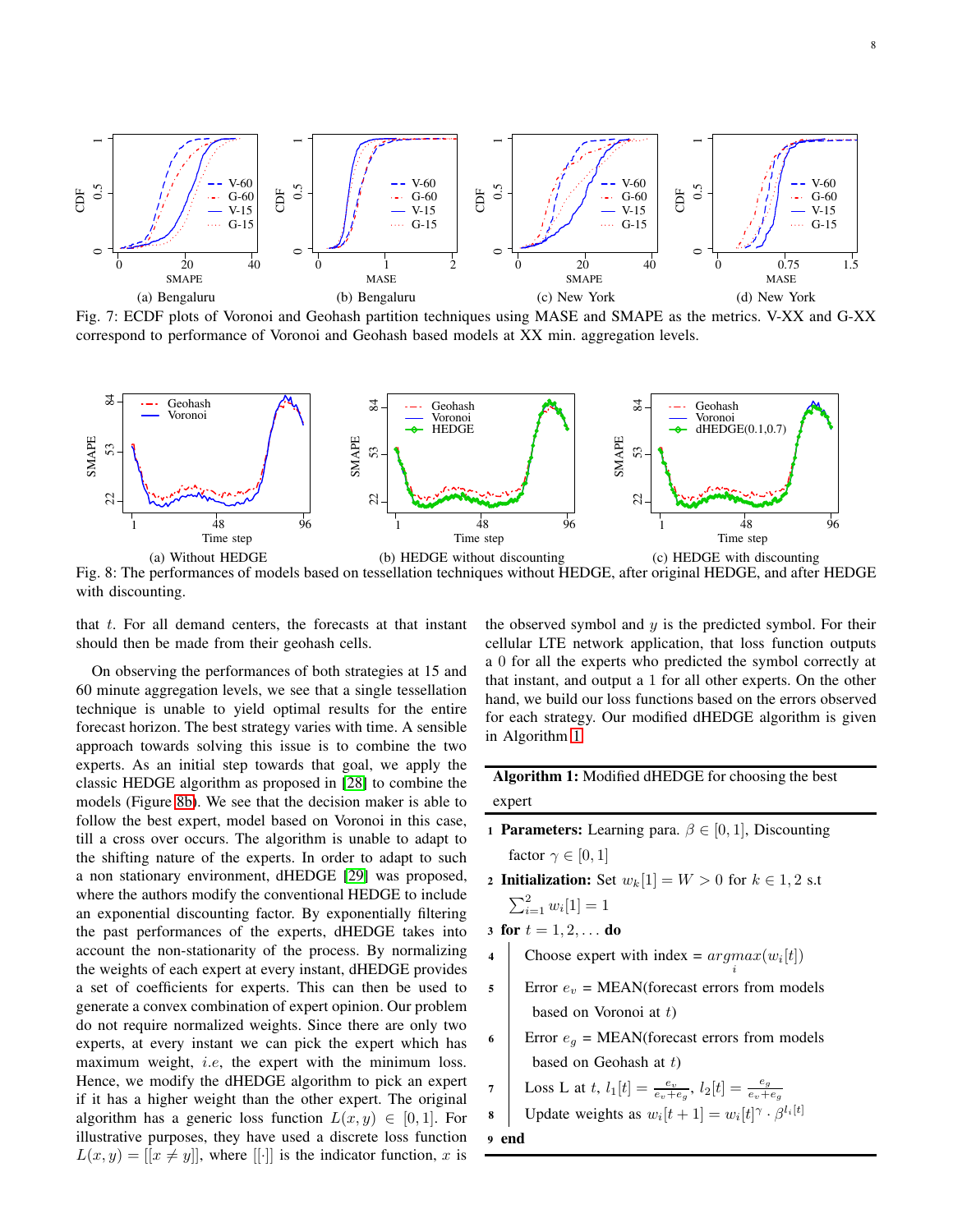The weights can be initialized either uniformly or based on some prior knowledge about the experts. The factor  $\gamma$ gives more leverage to observations made in the recent past compared to the observations in the distant past. Thus, the expert which have been performing well in the recent past is boosted. By tuning the parameter  $\gamma$ , we can manipulate the dHEDGE algorithm to respond to sudden changes in the average error performance. By setting  $\gamma = 1$ , this algorithm becomes HEDGE with no forgetting factor. When modified dHEDGE is used, we observe that the algorithm tends to choose the best expert quite rapidly compared to the original HEDGE (Figure [8c\)](#page-7-1).

The modified dHEDGE algorithm was run on both datasets at both sampling periods. The parameters  $\beta$  and  $\gamma$  for each scenario are chosen based on an independent validation set spanning over 24 hours. The performance of the algorithm can be seen in the Figure [9.](#page-9-0) We can see that the algorithm picks up the best shifting expert, by giving more weightage to the behavior of that expert in the recent past. Note that in Figure [9a,](#page-9-0) the plots of Voronoi and dHEDGE overlap as Voronoi is consistently the best performer throughout the forecasting horizon. The last two sub figures in each of the Figures [9a-9d](#page-9-0) show the cumulative mean error behaviors of the strategies. The cumulative mean error plots reveal that the modified dHEDGE performs at least as good as the best expert. Whenever the experts in consideration have similar cumulative errors, the hybrid strategy has an error lower than both experts; else, the hybrid strategy consistently has a cumulative error equal to the best performing expert in the recent past. We also analyze the performance of the strategies on various boroughs of New York city, to avoid the issue of inter-island Voronoi tessellations. To further demonstrate the flexibility of our algorithm in adapting to various scenarios, we have repeated the simulations for temporal aggregation levels of 5 and 30 minutes. Multiple spatial resolutions are also explored to validate the applicability of our algorithm. Irrespective of all these nuances, when dHEDGE was applied, the hybrid strategy still turned out to be the winner for all the datasets considered, with different metrics at multiple temporal and spatial scales. Table [III](#page-10-22) summarizes the performances of the strategies on the datasets, with SMAPE as the metric. Similar results was observed using MASE, and hence,are not included. We observe that the modified dHEDGE improves the prediction accuracy by picking the best strategy for that particular instant, for that city, at that temporal and spatial resolution. Please note that our policy does not switch continuously between strategies every  $t$  minutes. This is because the dHEDGE chooses the winner strategy for an instant based on neither the current nor the immediate past performance, but on the *recent* past performance of both experts. The dHEDGE switches only if one strategy performs better than the other for a *period of time* in the past. On tracking the performance of our strategy for all the test cases mentioned in Table [III,](#page-10-22) we observe an average of only 1.5 switches per day at 60 min. aggregation levels. In other words, for 24 time steps, the hybrid strategy made less than 2 switches on average for all tested scenarios. For 30 min. (*i.e.,* 48 steps) and 15 min. (*i.e.,* 96 steps) aggregation levels, the average switches made were only 3.2 and 8.4 per

day. With finer temporal resolutions, the number of switches increases, which is inevitable, considering the increase in the number of time steps in the forecast horizon. We feel that the observed number of switches is admissible, in return for a significant improvement in accuracy.

Therefore, based on our observations from two independent datasets, we find that there is no universal winning tessellation technique that works for all datasets. However, a hybrid technique can be developed for enhanced prediction performances on a broad range of datasets.

## VI. CONCLUSIONS

<span id="page-8-0"></span>Efficient spatial partitioning is a key step towards better location-based demand modeling and forecasting. To that end, we performed a comparison of two widely used spatial partitioning techniques, Voronoi tessellation and Geohashing. The study was conducted using two distinct datasets; mobile application log-in based taxi demand data set from Bengaluru, India and government-run street hailing Yellow taxi services data set from New York, USA. A K-Means clustering algorithm was employed to generate demand clusters, that act as generating sites for the tessellations. In order to compare Voronoi based models and Geohash based models at multiple time scales, time-series techniques were applied to the datasets at temporal aggregation levels of 15 and 60 minutes. STL decomposition with ARIMA, ETS, and TBATS were shortlisted as the suitable models. We noticed that neither Geohash nor Voronoi tessellation technique individually proved to be optimal for the entire forecast horizon. Additionally, models based on Voronoi had a superior performance over models based on Geohash when the demand density is low, and vice versa. While Voronoi tessellation appears to be the recommended strategy for tessellating Bengaluru, Geohash tessellation was the winning strategy for the New York city. Thus, we conclude that the tessellation strategy is heavily dependent on the demand density in each partition, and the geography of the city.

The lack of a clear winning strategy prompted us to devise a hybrid tessellation strategy by combining models based on the well known HEDGE algorithm. We modified dHEDGE, which is a discounted version of the HEDGE algorithm, to suit our application. Our algorithm is shown to always pick up the best possible strategy at each time step in the forecast horizon. The tessellation performance is no longer affected by the time of the day, or the features of the underlying data set. Our hybrid tessellation strategy was clearly the winning strategy for all the datasets considered, performing consistently better at multiple time scales with different performance metrics.

This work is directed towards a comparison of tessellation strategies, where we have focused on combining the strategies. More tessellation experts can be added to check the robustness of our dHEDGE algorithm. Recent developments in Recurrent Neural Networks have shown promises in the prediction domain [\[8\]](#page-10-7), which can be utilized to improve predictions. As part of future works, non-parametric techniques such as Support Vector Regression, Artificial Neural Networks, and Bayesian analysis may be applied to model the tessellation data, to check their effectiveness. Extensive parameter tuning of K-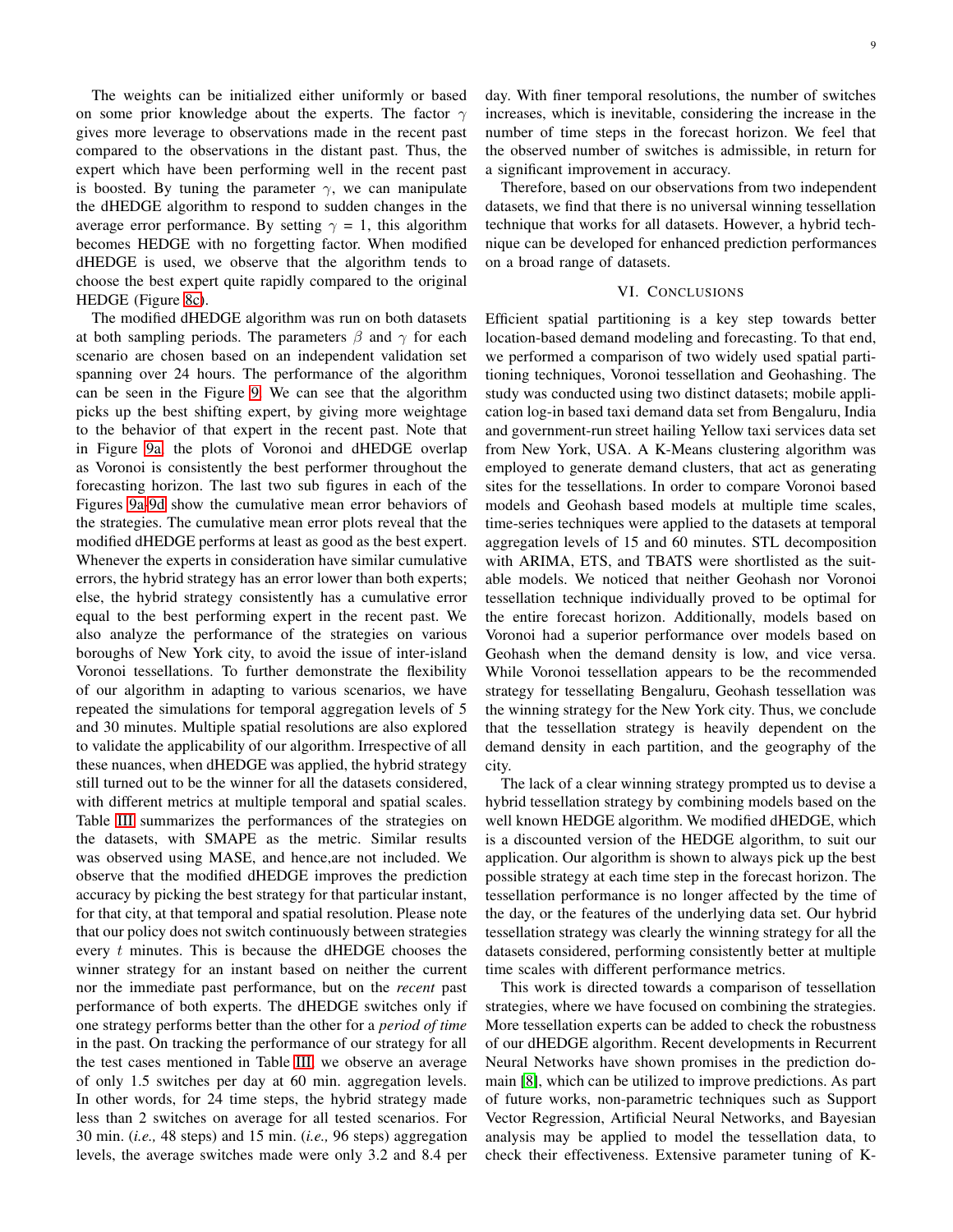<span id="page-9-0"></span>

Fig. 9: The prediction performance of dHEDGE  $(\beta, \gamma)$  algorithm based model against single strategy based models at 15 and 60 minute aggregation levels for the two cities with SMAPE and MASE as metrics are plotted in the first two sub figures of (a)-(d). Cumulative mean error performance of models based on Geohash, Voronoi and hybrid strategies are provided in the last two subfigures of (a)-(d). The first two and the last two subfigures of (e) corresponds to cumulative mean error performances on Manhattan-Bronx and Brooklyn-Queens boroughs respectively at 15 minute aggregation levels.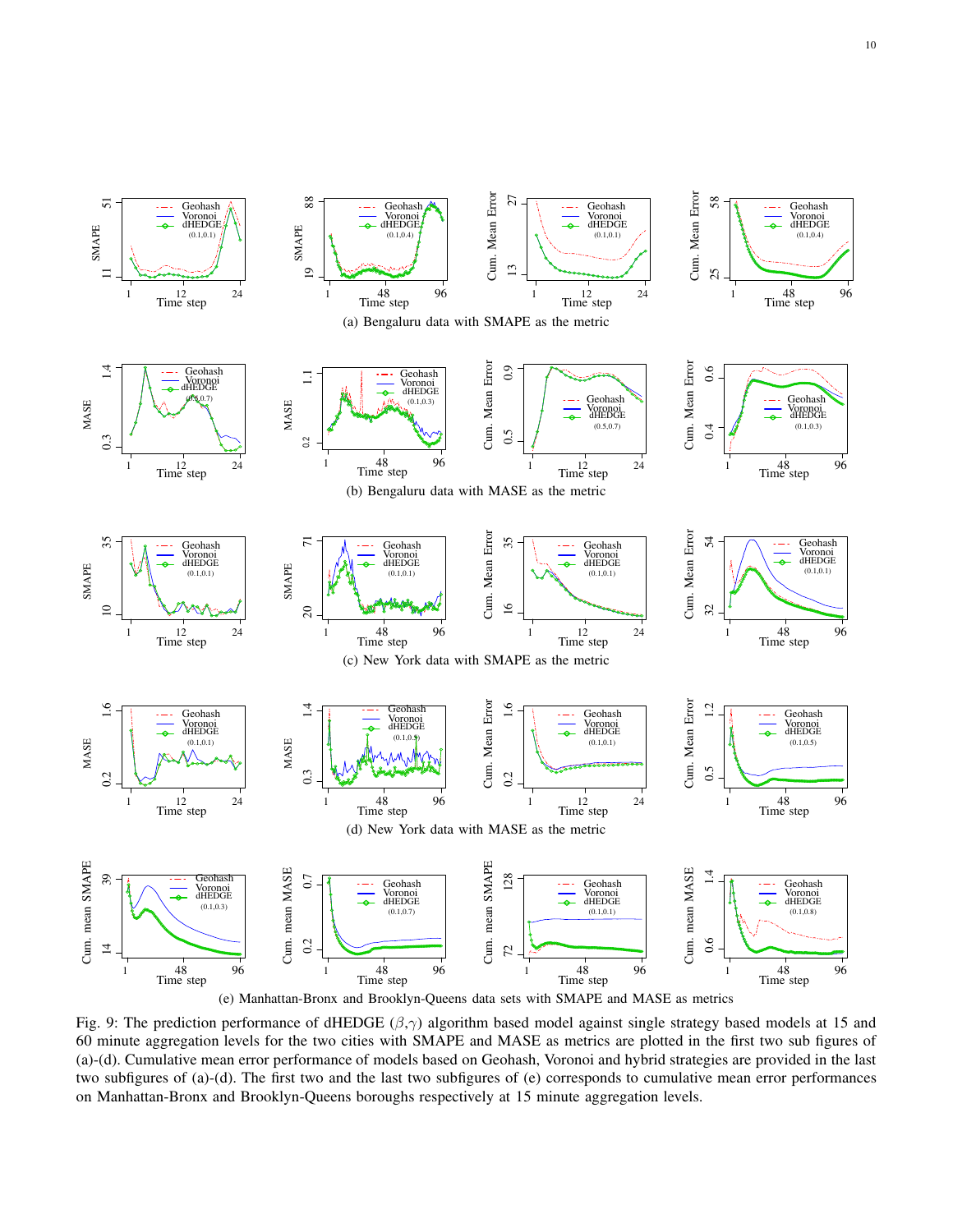<span id="page-10-22"></span>

|                 | <b>Tessellation size</b>              | <b>Sampling period</b>  |              |                    |           |              |                    |              |      |                    |      |              |                    |
|-----------------|---------------------------------------|-------------------------|--------------|--------------------|-----------|--------------|--------------------|--------------|------|--------------------|------|--------------|--------------------|
| Data set        |                                       | 5                       |              | 15                 |           | 30           |                    |              | 60   |                    |      |              |                    |
|                 |                                       | Vor                     | Geo          | dHEDGE             | Vor       | Geo          | dHEDGE             | Vor          | Geo  | dHEDGE             | Vor  | Geo          | dHEDGE             |
|                 | 6-level geohash                       | 63.2                    | 60.8         | 60.7               | 37.1      | 40.4         | 36.5               | 25.6         | 29.6 | 25.6               | 17.6 | 21.7         | 17.6               |
|                 | $& K = 740$                           |                         |              | (0.1.0.4)          |           |              | (0.1, 0.4)         |              |      | (0.1.0.1)          |      |              | (0.1, 0.1)         |
| Bengaluru       | sub 5-level geohash                   | 23                      | 20.7         | 20.5               | 12.8      | 19.3         | 12.6               | 9.7          | 16.7 | 9.6                | 6.9  | 12.8         | 7.0                |
|                 | $& K=114$                             |                         |              | (0.1, 0.1)         |           |              | (0.1, 0.6)         |              |      | (0.1, 0.1)         |      |              | (0.1, 0.3)         |
|                 | 5-level geohash                       | 10.9                    | 10.5         | 9.7                | 7.4       | 9.4          | 7.3                | 6.4          | 7.4  | 6.4                | 5.4  | 5.8          | 5.4                |
|                 | $& K = 30$                            |                         |              | (0.1, 0.9)         |           |              | (0.1, 0.7)         |              |      | 0.9,0.7            |      |              | 0.9,0.9            |
|                 | 6-level geohash                       | 61.4                    | 40.0         | 40.0               | 33.6      | 31.2         | 31                 | 24.8         | 24.4 | 23.8               | 15.2 | 15.6         | 15.2               |
|                 | $& K = 780$                           |                         |              | (0.1, 0.1)         |           |              | (0.1, 0.1)         |              |      | (0.1, 0.6)         |      |              | (0.1, 0.1)         |
| New York        | sub 5-level geohash                   | 23.7                    | 15.9         | 15.5               | 13.9      | 12.4         | 12.1               | 11           | 11.6 | 10.6               | 9.4  | 11.9         | 9.3                |
|                 | $& K = 120$                           |                         |              | (0.8, 0.8)         |           |              | (0.7, 0.2)         |              |      | (0.1, 0.3)         |      |              | (0.1, 0.4)         |
|                 | 5-level geohash                       | 10.9<br>29.9            | 10.5<br>20.6 | 10.4               | 9.7<br>17 | 8.7<br>16.5  | 8.3                | 11.2<br>13.2 | 7.7  | 7.9                | 10.6 | 12.8<br>10.5 | 10.8               |
|                 | $& K = 31$                            |                         |              | (0.1, 0.9)         |           |              | (0.1, 0.7)         |              |      | (0.1, 0.1)         |      |              | (0.1, 0.8)         |
|                 | 6-level geohash<br>$& K = 169$        |                         |              | 20.6<br>(0.1, 0.2) |           |              | 16.5<br>(0.1, 0.3) |              | 11.1 | 11.1<br>(0.1, 0.1) | 9.15 |              | 9.15<br>(0.1, 0.1) |
|                 |                                       |                         |              | 11.4               |           |              | 8.4                |              |      | 7.5                |      |              | 6.9                |
| Manhattan-Bronx | sub 5-level geohash<br>$& K = 26$     | 11.6                    | 14.7         | (0.1, 0.8)         | 8.3       | 12.9         | (0.1, 0.3)         | 7.4          | 10.2 | (0.1, 0.2)         | 6.8  | 9.3          | (0.1, 0.1)         |
|                 | 5-level geohash                       |                         |              | 6.9                |           |              | 6.2                |              |      | 5.1                |      |              | 5.5                |
|                 | & $K = 7$                             | 7.9                     | 7.2          | (0.1, 0.7)         | 6.2       | 6.7          | (0.7, 0.9)         | 5.5          | 5.7  | (0.7, 0.2)         | 5.9  | 5.4          | (0.6, 0.9)         |
|                 |                                       | 6-level geohash<br>90.2 | 57.2         | 57.2               |           | 97.6<br>74.9 | 74.2               | 73.9         | 41.8 | 41.8               | 62.6 | 52.9         | 52.9               |
|                 | $& K = 460$                           |                         |              | (0.1, 0.1)         |           |              | (0.1, 0.1)         |              |      | (0.1, 0.1)         |      |              | (0.1, 0.1)         |
|                 | sub 5-level geohash                   | 73.0                    | 35.1         | 35.1               |           | 27.2         | 27.2               | 37           | 22.9 | 22.9               | 26.2 | 15.9         | 15.8               |
| Brooklyn-Queens | $& K = 71$                            |                         |              | (0.1, 0.1)         | 49.3      |              | (0.1, 0.1)         |              |      | (0.1, 0.4)         |      |              | (0.1, 0.3)         |
|                 | 5-level geohash<br>42.4<br>$& K = 18$ |                         | 19.5         |                    |           | 23.1         |                    |              | 18.2 |                    |      | 12.9         |                    |
|                 |                                       |                         | 19.5         | (0.1, 0.4)         | 23.1      | 28.8         | (0.1, 0.8)         | 18.2         | 22.8 | (0.1, 0.8)         | 12.9 | 18           | (0.9, 0.9)         |

TABLE III: The table contains the performance comparison of Voronoi, Geohash and dHEDGE using SMAPE, for the entire set of simulations done. We observe that dHEDGE performs superiorly for all the tested combinations on the 4 data sets. The unique set of parameters  $(\beta, \gamma)$  obtained for each test case are mentioned below the errors encountered using dHEDGE algorithm.

Means should be done, if possible, to improve the clustering. K-Means algorithm can also be replaced by density based clustering algorithms; for example, DBSCAN and OPTICS, among others.

#### ACKNOWLEDGEMENTS

The work is undertaken as part of the Cognizant-Ernet IIT Madras project. The authors are also thankful to Vishnu Raj, Gopal Krishna Kamath, and Sudharsan Parthasarathy for many helpful discussions.

#### **REFERENCES**

- <span id="page-10-0"></span>[1] D. Shao, W. Wu, S. Xiang, and Y. Lu, "Estimating taxi demand-supply level using taxi trajectory data stream," in *Proc. of IEEE International Conference on Data Mining Workshop*, pp. 407–413, 2015.
- <span id="page-10-1"></span>[2] C. Kamga, M. A. Yazici, and A. Singhal, "Hailing in the rain: temporal and weather-related variations in taxi ridership and taxi demand-supply equilibrium," in *Transportation Research Board 92nd Annual Meeting*, no. 13-3131, 2013.
- <span id="page-10-2"></span>[3] X. Li, G. Pan, Z. Wu, G. Qi, S. Li, D. Zhang, W. Zhang, and Z. Wang, "Prediction of urban human mobility using large-scale taxi traces and its applications," *Frontiers of Computer Science*, vol. 6, no. 1, pp. 111–121, 2012.
- <span id="page-10-3"></span>[4] L. Moreira-Matias, J. Gama, M. Ferreira, J. Mendes-Moreira, and L. Damas, "Predicting taxi–passenger demand using streaming data," *IEEE Transactions on Intelligent Transportation Systems*, vol. 14, no. 3, pp. 1393–1402, 2013.
- <span id="page-10-4"></span>[5] K. Zhang, Z. Feng, S. Chen, K. Huang, and G. Wang, "A framework for passengers demand prediction and recommendation," in *Proc. of IEEE International Conference on Services Computing*, pp. 340–347, 2016.
- <span id="page-10-5"></span>[6] J. Lee, I. Shin, and G.-L. Park, "Analysis of the passenger pick-up pattern for taxi location recommendation," in *Proc. of International Conference on Networked Computing and Advanced Information Management*, pp. 199–204, 2008.
- <span id="page-10-6"></span>[7] Y. Dong, S. Qian, K. Zhang, and Y. Zhai, "A novel passenger hotspots searching algorithm for taxis in urban area," in *Proc. of IEEE/ACIS International Conference on Software Engineering, Artificial Intelligence, Networking and Parallel/Distributed Computing*, pp. 175–180, 2017.
- <span id="page-10-7"></span>[8] J. Xu, R. Rahmatizadeh, L. Bölöni, and D. Turgut, "Real-time prediction

of taxi demand using recurrent neural networks," *IEEE Transactions on Intelligent Transportation Systems (Early Access)*, 2017.

- <span id="page-10-8"></span>[9] S. Phithakkitnukoon, M. Veloso, C. Bento, A. Biderman, and C. Ratti, "Taxi-aware map: Identifying and predicting vacant taxis in the city." in *Proc. of International Joint Conference on Ambient Intelligence*, pp. 86– 95, 2010.
- <span id="page-10-9"></span>[10] Y. Ding, Y. Li, K. Deng, H. Tan, M. Yuan, and L. M. Ni, "Dissecting regional weather-traffic sensitivity throughout a city," in *Proc. of IEEE International Conference on Data Mining*, pp. 739–744, 2015.
- <span id="page-10-10"></span>[11] J. Shen, X. Liu, and M. Chen, "Discovering spatial and temporal patterns from taxi-based floating car data: a case study from nanjing," *GIScience & Remote Sensing*, vol. 54, no. 5, pp. 1–22, 2017.
- <span id="page-10-11"></span>[12] Y. Zhang, B. Li, and K. Ramayya, "Learning individual behavior using sensor data: The case of gps traces and taxi drivers," 2016. [Online]. Available: https://ssrn.com/abstract=2779328.
- <span id="page-10-12"></span>[13] N. Davis, G. Raina, and K. Jagannathan, "A multi-level clustering approach for forecasting taxi travel demand," in *Proc. of IEEE International Conference on Intelligent Transportation Systems*, pp. 223–228, 2016.
- <span id="page-10-13"></span>[14] R. Outersterp, "Partitioning of spatial data in publish-subscribe messaging systems," Master's thesis, University of Twente, 2016.
- <span id="page-10-14"></span>[15] R. Gelda, K. Jagannathan, and G. Raina, "Forecasting supply in voronoi regions for app-based taxi hailing services." in *International Conference on Advanced Logistics and Transport*, 2017.
- <span id="page-10-15"></span>[16] J. MacQueen *et al.*, "Some methods for classification and analysis of multivariate observations," in *Proc. of the Berkeley Symposium on Mathematical Statistics and Probability*, pp. 281–297, 1967.
- <span id="page-10-16"></span>[17] A. Fahad, N. Alshatri, Z. Tari, A. Alamri, I. Khalil, A. Y. Zomaya, S. Foufou, and A. Bouras, "A survey of clustering algorithms for big data: Taxonomy and empirical analysis," *IEEE Transactions on Emerging Topics in Computing*, vol. 2, no. 3, pp. 267–279, 2014.
- <span id="page-10-17"></span>[18] D. Xu and Y. Tian, "A comprehensive survey of clustering algorithms," *Annals of Data Science*, vol. 2, no. 2, pp. 165–193, 2015.
- <span id="page-10-19"></span>[19] M. Kaushik and M. B. Mathur, "Comparative study of k-means and hierarchical clustering techniques," *International Journal of Software & Hardware Research in Engineering*, vol. 2, no. 6, 2014.
- <span id="page-10-18"></span>[20] S. Chakraborty, N. Nagwani, and L. Dey, "Performance comparison of incremental k-means and incremental dbscan algorithms," *arXiv preprint [arXiv:1406.4751](http://arxiv.org/abs/1406.4751)*, 2014.
- <span id="page-10-20"></span>[21] J. Burns, "Centroidal voronoi tessellations," 2009. [Online]. Available: https://www.whitman.edu/Documents/Academics/Mathematics/burns.pdf.
- <span id="page-10-21"></span>[22] L. Moreira-Matias, J. Mendes-Moreira, J. F. de Sousa, and J. Gama, "Improving mass transit operations by using avl-based systems: A sur-